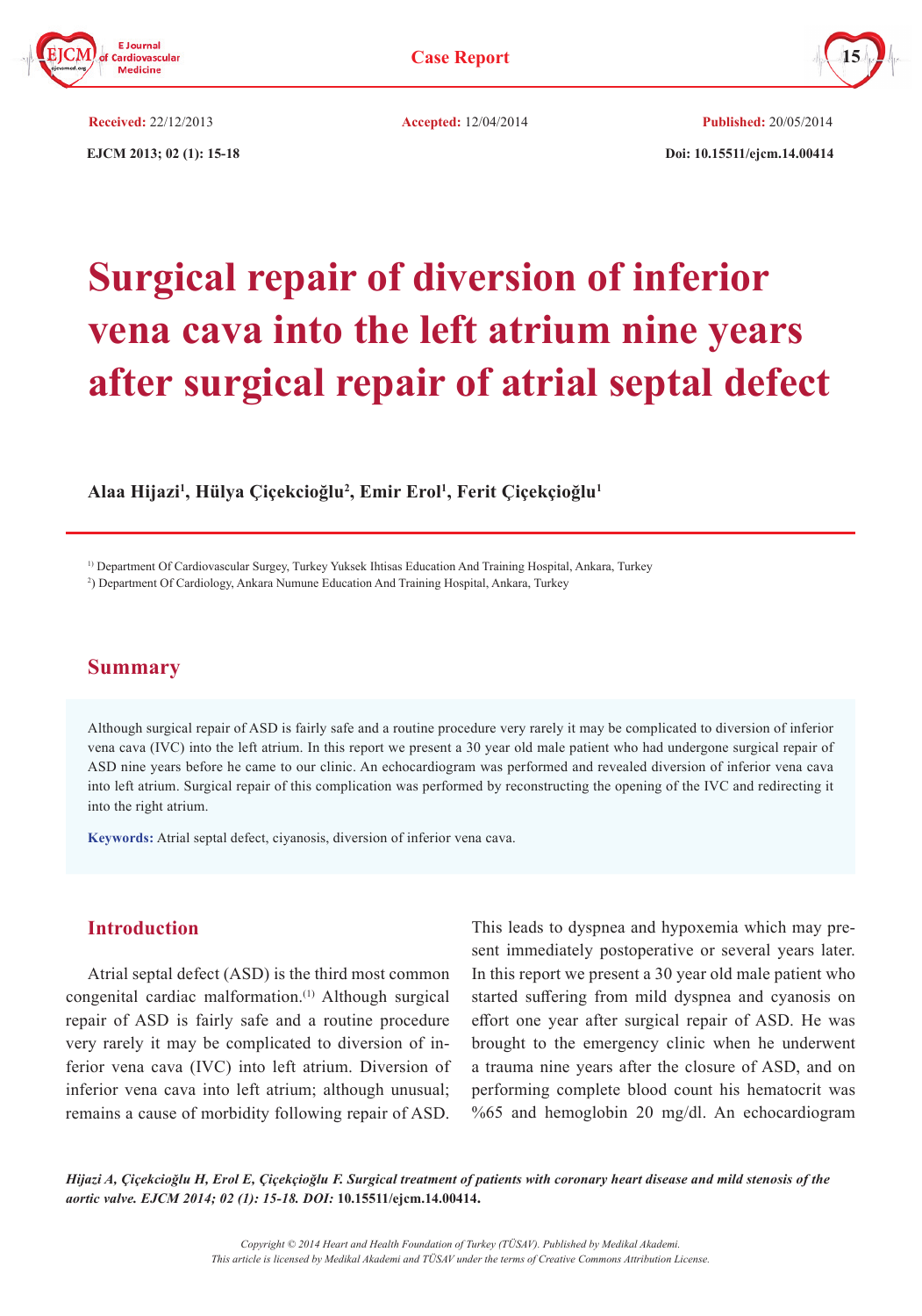



was performed and revealed diversion of inferior vena cava into left atrium. Surgical repair of this complication was performed by reconstructing the opening of the IVC and redirecting it into the right atrium.

## **Case**

A 30 year old male had undergone surgical repair of ASD in another hospital nine years ago before he presented to our outpatient clinic. One year after the first surgical repair of his ASD he started suffering from perioral cyanosis and dyspnea on effort. The patient neglected these complaints till he fell down from a tree nine years after the first surgery. He was brought to the emergency clinic of another hospital and on performing complete blood count (CBC) his hematocrit was %65 and hemoglobin 20 mg/dl.

An echocardiogram was performed and revealed diversion of inferior vena cava into left atrium. Then he was referred to our outpatient clinic. His blood pressure was 110/70 mmgh and heart rate was 87/min. On physical examination of the patient, mild central cyanosis and clubbing of the fingers of his hands were observed. There was 2/6 systolic ejection murmur with a fixed split S2. Cardiac catheterization was performed as well and confirmed the diagnosis of diversion of inferior vena cava into left atrium. Surgical repair of this complication was performed by reconstruction of the opening of the IVC and redirecting it into the right atrium.

#### **Surgical technique:**

After re-median sternotomy and dissection the adhesions, aortobicaval cannulation was performed. The purse sutures were place on the IVC and SVC so the tow caval cannules were inserted directly into the IVC and SVC. The Superior and inferior vena cava were snared by the tapes. Cardiopulmonary bypass started and the ascending aorta cross clamped. Ante grade blood cardioplagia was administered and moderate hypothermia established, thus physiological cardiac arrest performed. We stained the inferior and superior vena caval snares. On opening the right atrium we found that the orifice of the IVC had completely occluded with a scar tissue which we thought that it had been formed by the healing process. On making an incision over the scar tissue we observed the diversion of the IVC into the LA and there was a residual ASD which was closed by primary sutures (**fig.1a**). We dissected the upper part of the IVC and found its opening into the left atrium as seen in figure1b. The cannules of the IVC was removed and total circulatory arrest established. The upper part of the IVC was reconstructed by a Dacron graft patch and redirected into the right atrium as seen in **Figure 2**.

The cannule was re-inserted into the IVC and total circulatory arrest finished. The period of total circulatory arrest was 8 minutes. The right atriotomy was closed and the cross clamp removed. After recovering from the hypothermia, weaning from CPB was uneventful and the sterontomy closed. Postoperative Po2, So2, Hct



*Figure 1. A residual ASD (arrow) and the disappearance of the orifice of the IVC in the right atrium surface. B the upper part of the IVC after being dissected and observing the diversion to the left atrium (arrow).*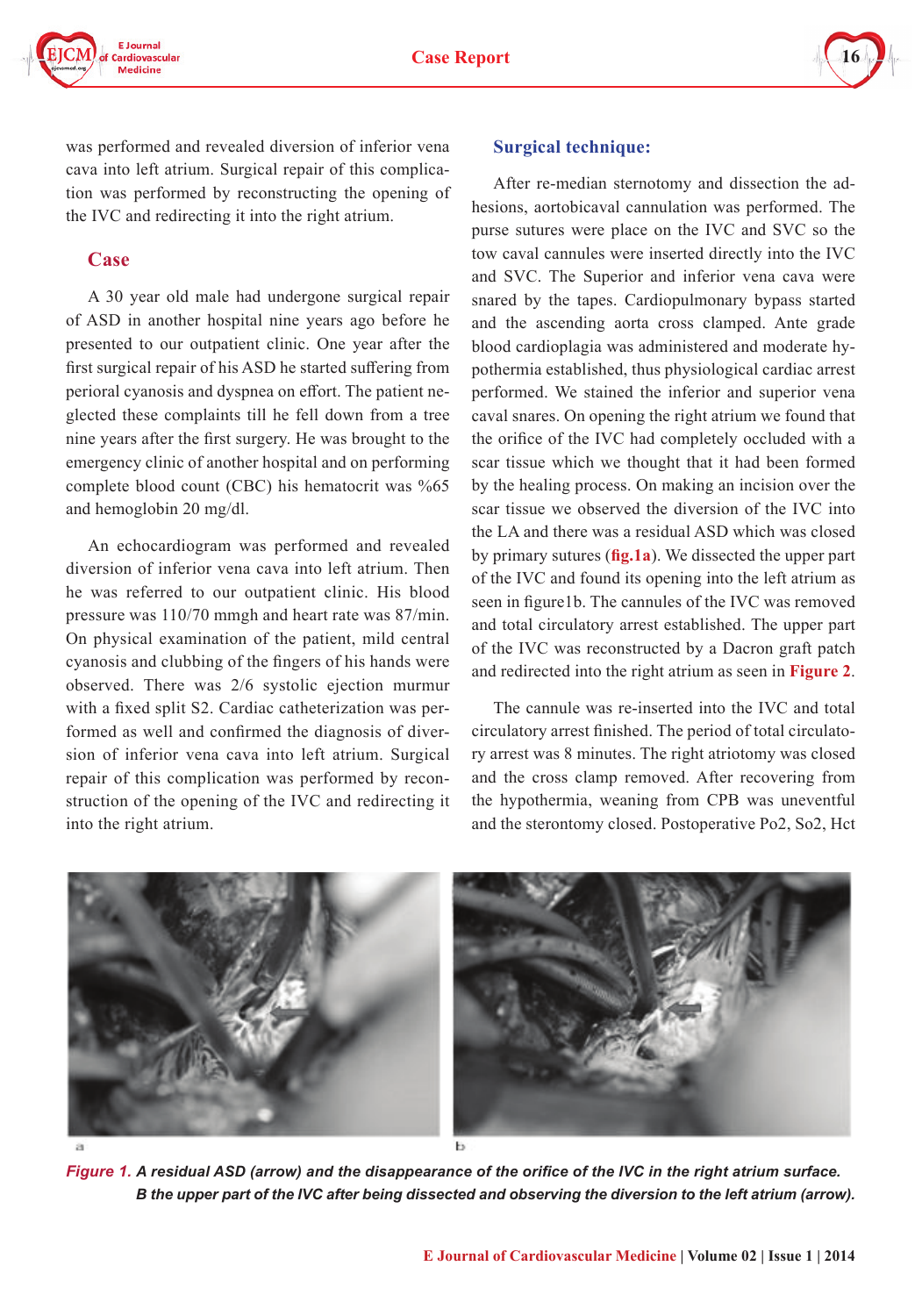



and, Hb were 87, %98 %32 and 10mg/dl respectively. The patient was followed up and no complication was reported and the cyanosis disappeared. He was discharged on the fourth day postoperatively. Two months later he came to our outpatient clinic for control. He had no complaints. Echocardiogram revealed no pathology. His Hct and Hb were %37 and 11.5mg/dl respectively.

#### **Discussion**

Diversion of inferior vena cava into left atrium complicating surgical repair of ASD is a rare condition. As far as we know few cases were published in the recent years, yet it was more frequently seen before the use of



*Figure 2. The orifice of the IVC after being reconstructed by a Dacron graft (arrow).*

cardiopulmonary bypass because time limitations were imposed by only hypothermia and no inflow occlusion.<sup>(2)</sup>

This is an unusual case was discovered nine years after the first operation. Usually the symptoms of this complication appear soon after surgery when the patient becomes cyanotic and hypoxic however some factors such as the relief of pulmonary venous congestion and right ventricular strain by the correction of the left-to-right shunt, the occurrence of only partial diversion of the IVC flow to the LA, and the occurrence of stenosis of the IVC, with collaterals draining to the superior vena cava through an azygos vein may contribute to the appearance of the symptoms of this complication later in life.<sup>(3)</sup> Reported factors associated with this complication include a large secundum defect or sinus venosus defect, and anomalous pulmonary return into the RA.<sup>(4)</sup>

In our case we observed that the inferior rim of the defect was not included in the first surgical closure. In addition; there was a scar tissue covering the upper part of the IVC on the RA surface so we believe that there was partial diversion of the IVC at first and by healing process complete diversion of the cava occurred gradually. In conclusion, although unusual; diversion of IVC to LA must be considered in cyanotic patients who underwent surgical repair of ASD.